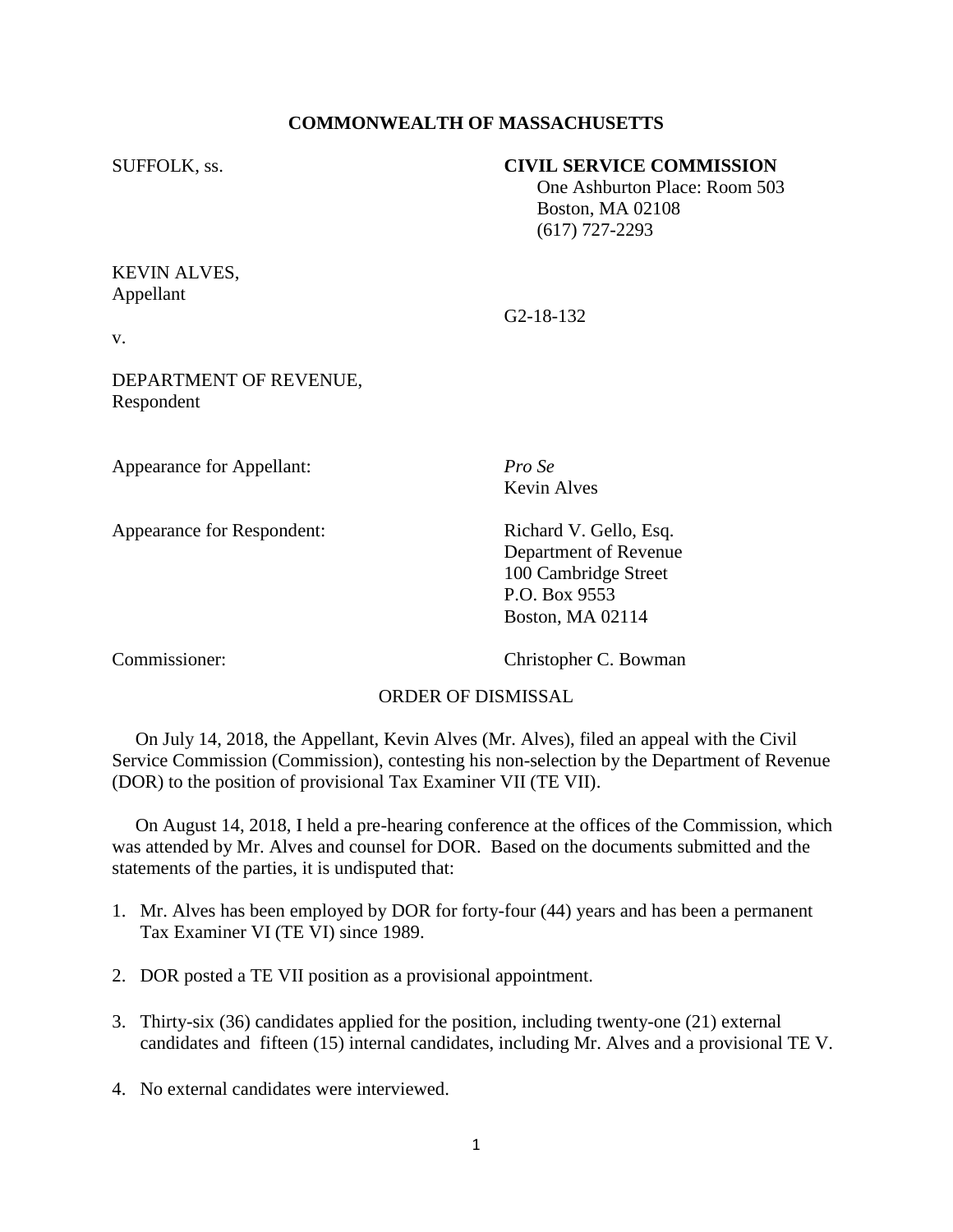- 5. Ten (10) internal candidates, including Mr. Alves and the provisional TE V, were interviewed.
- 6. The interview panelists asked the candidates the same questions and took notes regarding the candidates' answers; these notes were provided to the Commission along with the resume of Mr. Alves and the selected candidate.
- 7. It does not appear that there was any formal rating system used to evaluate the interviewed candidates.
- 8. DOR appointed the provisional TE V to the provisional TE VII position.

#### *Analysis*

 The vast majority of non-public safety civil service positions in the official service in Massachusetts have been filled provisionally for well over two (2) decades. These provisional appointments and promotions have been used as there have been no "eligible lists" from which a certification of names can be made for permanent appointments or promotions.<sup>1</sup> The underlying issue is the Personnel Administrator's (HRD) inability to administer civil service examinations that are used to establish these applicable eligible lists. This is not a new issue – for the Commission, HRD, the legislature, the courts or the various other interested parties including Appointing Authorities, employees or public employee unions.

 In a series of decisions, the Commission has addressed the statutory requirements when making such provisional appointments or promotions. See Kasprzak v. Department of Revenue, 18 MCSR 68 (2005), on reconsideration, 19 MCSR 34 (2006), on further reconsideration, 20 MCSR 628 (2007); Glazer v. Department of Revenue, 21 MCSR 51 (2007); Asiaf v. Department of Conservation and Recreation, 21 MCSR 23 (2008); Pollock and Medeiros v. Department of Mental Retardation, 22 MCSR 276 (2009); Pease v. Department of Revenue, 22 MCSR 284 (2009) & 22 MCSR 754 (2009); Poe v. Department of Revenue, 22 MCSR 287 (2009); Garfunkel v. Department of Revenue, 22 MCSR 291 (2009); Foster v. Department of Transitional Assistance, 23 MCSR 528; Heath v. Department of Transitional Assistance, 23 MCSR 548.

 In summary, these recent decisions provide the following framework when making provisional appointments and promotions:

 G.L.c.31, §15, concerning provisional *promotions*, permits a provisional promotion of a permanent civil service employee from the next lower title within the departmental unit of an agency, with the approval of the Personnel Administrator (HRD) if (a) there is no suitable eligible list; or (b) the list contains less than three names (a short list); or (c) the list consists of persons seeking an original appointment and the appointing authority requests that the

<sup>&</sup>lt;sup>1</sup> By memo[r](http://sll.gvpi.net/document.php?id=csc:0007172-0000000&type=hitlist&num=0#hit5)andum dat[e](http://sll.gvpi.net/document.php?id=csc:0007172-0000000&type=hitlist&num=0#hit6)d July 25, 1997, the personal administrator revoked non public safety civil service eligible list[s](http://sll.gvpi.net/document.php?id=csc:0007172-0000000&type=hitlist&num=0#hit9) over five years old.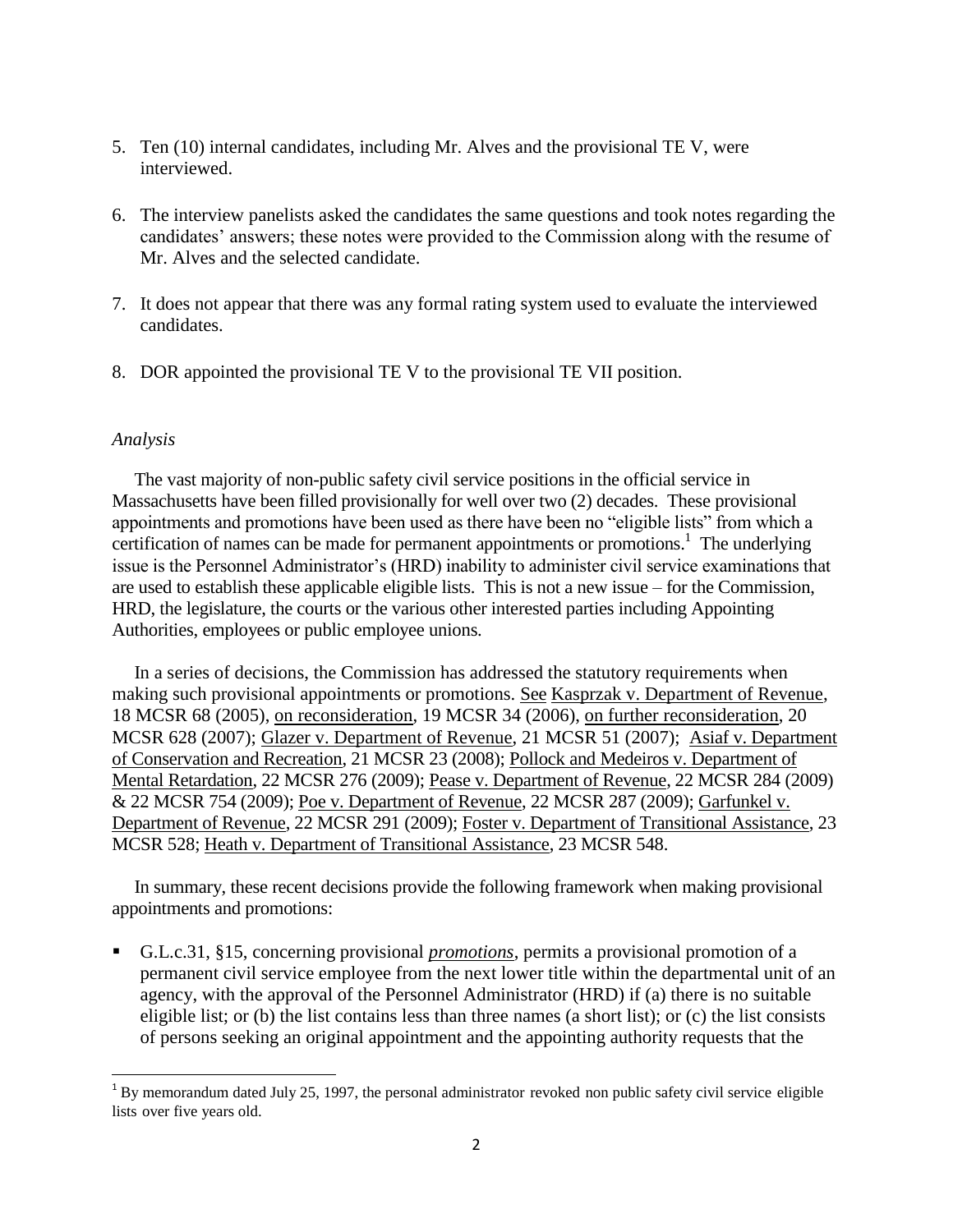position be filled by a departmental promotion (or by conducting a departmental promotional examination). In addition, the agency may make a provisional promotion skipping one or more grades in the departmental unit, provided that there is no qualified candidate in the next lower title and "sound and sufficient" reasons are submitted and approved by the administrator for making such an appointment.

- Under Section 15 of Chapter 31, only a "civil service employee" with permanency may be provisionally promoted, and once such employee is so promoted, she may be further provisionally promoted for "sound and sufficient reasons" to another higher title for which she may subsequently be qualified, provided there are no qualified permanent civil service employees in the next lower title.
- Absent a clear judicial directive to the contrary, the Commission will not abrogate its recent decisions that allow appointing authorities sound discretion to post a vacancy as a provisional appointment (as opposed to a provisional promotion), unless the evidence suggests that an appointing authority is using the Section 12 provisional "appointment" process as a subterfuge for selection of provisional employee candidates who would not be eligible for provisional "promotion" over other equally qualified permanent employee candidates.
- When making provisional appointments to a title which is not the lowest title in the series, the Appointing Authority, under Section 12, is free to consider candidates other than permanent civil service employees, including external candidates and/or internal candidates in the next lower title who, through no fault of their own, have been unable to obtain permanency since there have been no examinations since they were hired.

 Applied to the instant appeal, DOR has not violated any civil service law or rule regarding provisional appointments. DOR posted this TA VII vacancy as provisional appointment and, as such, was not required to appoint candidates with civil service permanency. They were permitted to consider both external candidates as well as internal candidates with no civil service permanency, as they did here.

 Ultimately, DOR provisionally appointed one (1) individual to the position of TA VII who served as a provisional TE V and had no civil service permanency. For the reasons cited above, this is not a violation of those sections of the civil service law related to provisional appointments and, further, does not constitute a "bypass" of the Appellant, which could typically be appealed under G.L. c. 31, § 2(b).

 Although no bypass occurred here, the Commission always maintains authority under G.L. c. 31, § 2(a) to conduct investigations, including when allegations are made that an appointment process was not consistent with basic merit principles. This statute confers significant discretion upon the Commission in terms of what response and to what extent, if at all, an investigation is appropriate. See Boston Police Patrolmen's Association et al v. Civ. Serv. Comm'n, No. 2006- 4617, Suffolk Superior Court (2007). See also Erickson v. Civ. Serv. Comm'n & others, No. 2013-00639-D, Suffolk Superior Court (2014).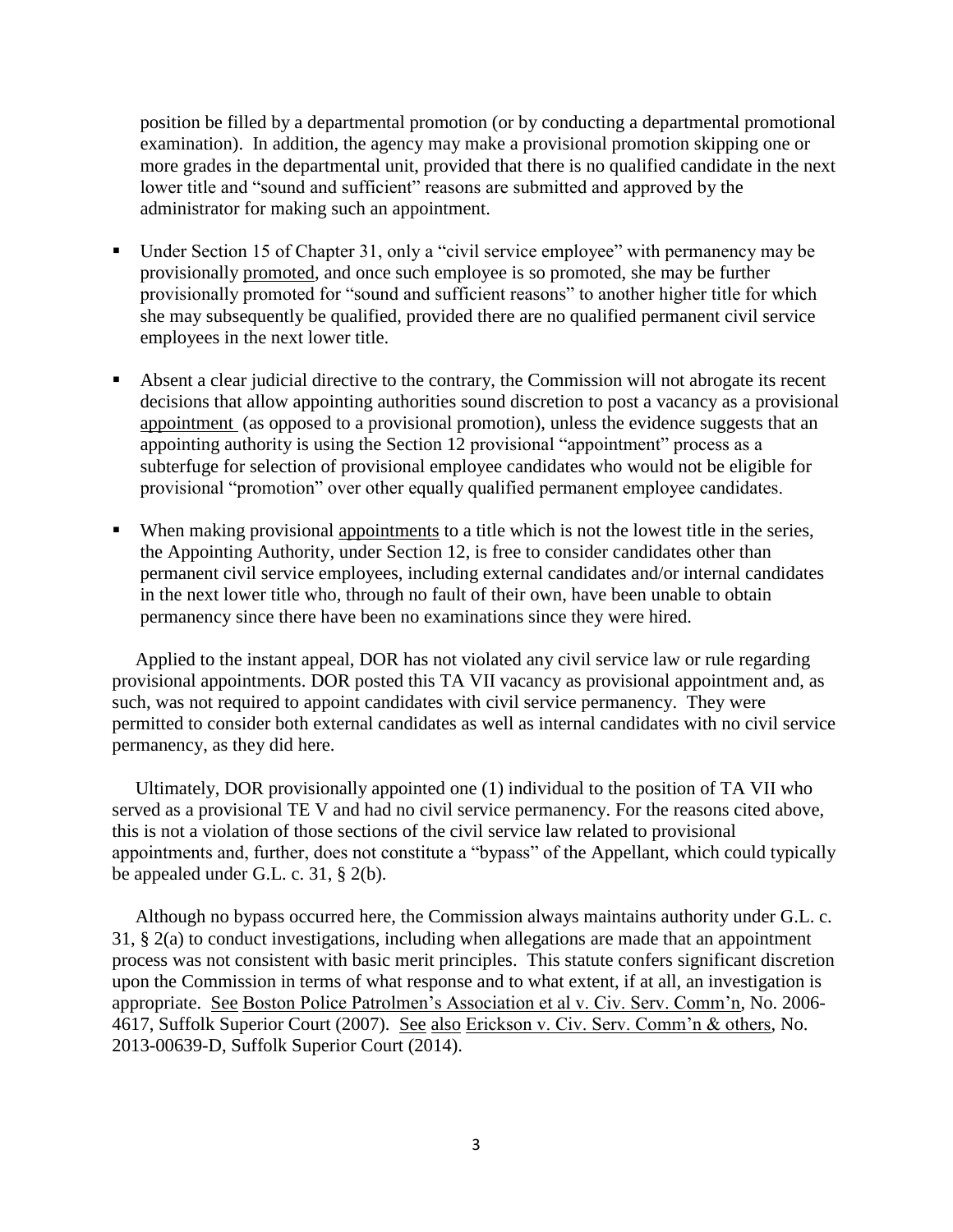I gave Mr. Alves the opportunity, both at the pre-hearing and via written submission, to argue why the Commission should open an investigation here. Based on a review of the information provided and the statements of the parties, an investigation by the Commission is not warranted here. DOR chose a long-term employee with many years of recent supervisory experience for a supervisory position. While Mr. Alves is to be commended for his valuable and ongoing contributions, the decision here appears to be consistent with basic merit principles.

 I reach this conclusion despite being dismayed that DOR has apparently ignored, again, the Commission's recent directive in Palluccio v. Department of Revenue, 28 MCSR 118 (2015) and O'Connor-Powers v. Department of Revenue, 29 MCSR 118 (2016) to ensure that tally sheets and a rating system be used to evaluate candidates, as opposed to a more informal "consensus" rating process. In <u>O'Connor-Powers</u>, the Commission stated that: " ... should DOR continue to ignore that directive, it is more likely that the Commission will reach a different conclusion in regard to whether an investigation of the selection process is warranted in the future."

 It appears that DOR requires more clarity. Should DOR fail to adopt, forthwith, a more formal rating process, which includes tally sheets that capture the *independent* observations and conclusions of each interview panelist, the Commission *shall* initiate an investigation upon request of a non-selected candidate.

#### *Conclusion*

 For all the reasons stated above, the Appellant's appeal under Docket No. G2-18-132 is hereby *dismissed* and the Commission opts not to initiate an investigation under G.L. c. 31, §  $2(a)$ .

Civil Service Commission

## */s/ Christopher Bowman* Christopher C. Bowman Chairman

By a vote of the Civil Service Commission (Bowman, Chairman; Ittleman, Stein and Tivnan, Commissioners [Camuso – Absent]) on September 27, 2018.

Either party may file a motion for reconsideration within ten days of the receipt of this Commission order or decision. Under the pertinent provisions of the Code of Mass. Regulations, 801 CMR 1.01(7)(l), the motion must identify a clerical or mechanical error in this order or decision or a significant factor the Agency or the Presiding Officer may have overlooked in deciding the case. A motion for reconsideration does not toll the statutorily prescribed thirty-day time limit for seeking judicial review of this Commission order or decision.

Under the provisions of G.L c. 31, § 44, any party aggrieved by this Commission order or decision may initiate proceedings for judicial review under G.L. c. 30A, § 14 in the superior court within thirty (30) days after receipt of this order or decision. Commencement of such proceeding shall not, unless specifically ordered by the court, operate as a stay of this Commission order or decision. After initiating proceedings for judicial review in Superior Court, the plaintiff, or his / her attorney, is required to serve a copy of the summons and complaint upon the Boston office of the Attorney General of the Commonwealth, with a copy to the Civil Service Commission, in the time and in the manner prescribed by Mass. R. Civ. P. 4(d).